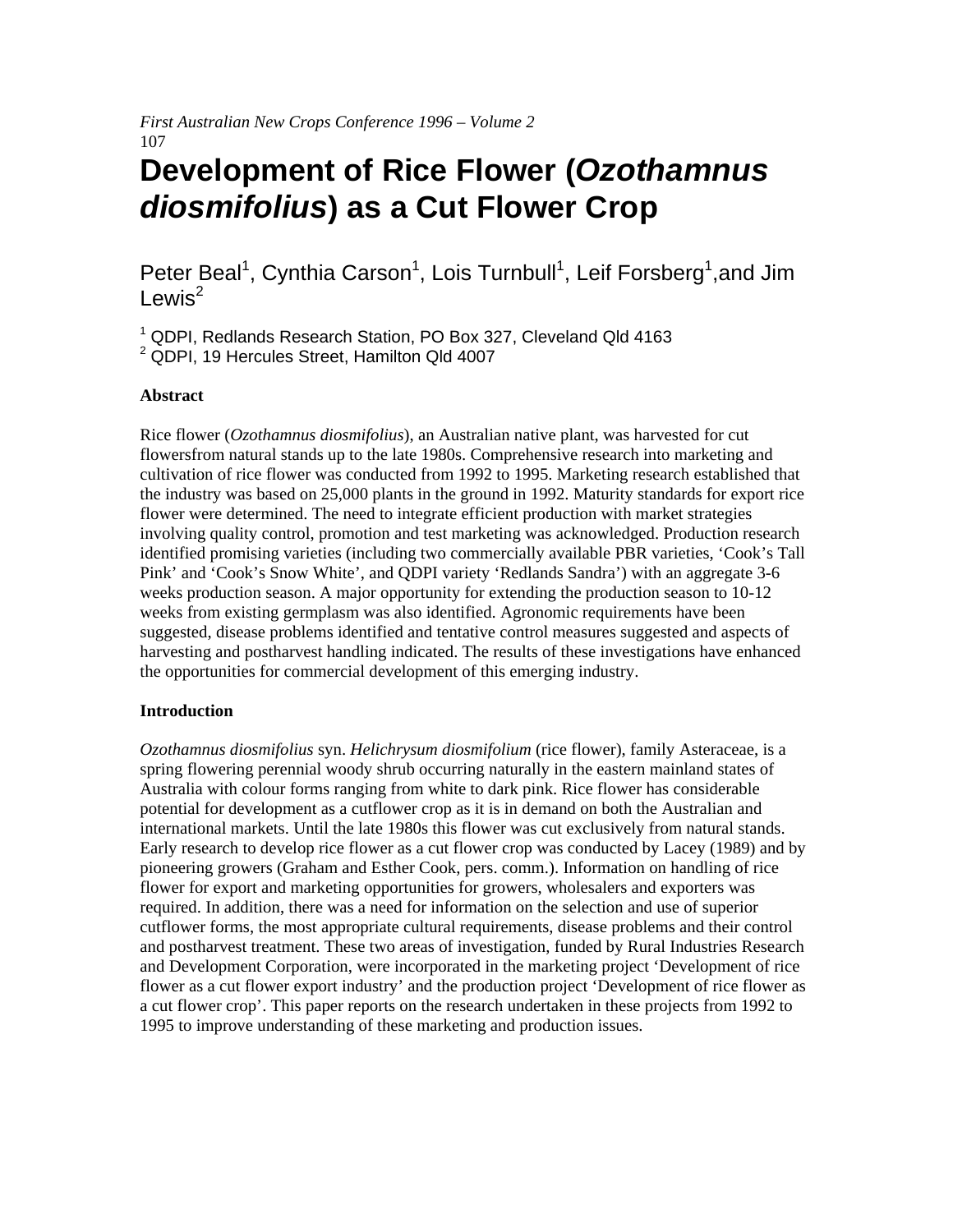#### **Marketing Research**

The potential of, and constraints to, both the domestic and export markets for rice flower were assessed through a survey (conducted by the Department of Primary Industries, Queensland) of growers, wholesalers and exporters conducted in September and October 1992. This was followed up by desktop research of overseas markets for flowers in December 1992 and January 1993. Also, quality standards for export stems of rice flower were developed in conjunction with growers and exporters. Supplementary market research, specific to rice flower, is in progress in countries identified by desktop research. The project aimed to develop an integrated management package for growers with a market-driven approach to production, emphasising export. The roles of each of the links of the export marketing chain from grower to overseas buyer have been examined for the main market. This has developed an understanding of the processes of and impediments to successful rice flower export.

#### *Industry Survey*

The 1992 RIRDC survey found that 94% of rice flower was grown for the export of fresh product. The remainder was sold on the domestic market as either fresh or dried product. Ninety percent of exported product was sent to Japan, with small quantities being tested in other markets. In 1995 Japan was still the primary market, however the quantities sold into the USA have increased. Exhibits of rice flower and other Australian native flowers, by the Flower Export Council of Australia (FECA) and Austrade in Asian flower shows, has lead to an increased interest and demand from new Asian buyers, in particular Taiwan and provincial Japan.

Correctly harvested and treated dried or preserved rice flower exceeds the standard set by most other dried filler flowers marketed in Australia, and possibly the world. The development of treated product lines has been hindered by value-adding companies not matching fresh rice flower market prices.

In 1992 25,000 rice flower plants were in the ground, with major expansion predicted. A RIRDC commissioned survey "The Australian Wildflower Industry - A Review", in late 1993 estimated 45,000 rice flower plants in cultivation, with a further 33,000 intended for planting in 1994 (Karingal Consultants, 1994). This Australia-wide survey of all wildflower growers revealed 38 rice flower growers (total wildflower grower population 445), with 14 hectares of rice flower, representing 0.5% of Australian wildflower plantings (2,515 hectares including South African Proteaceae). Cultivated rice flower can be found in all states of Australia. Many growers have small experimental plots of only a few hundred plants. The harvests from these are often sold on the domestic market.

In 1992 total rice flower production was estimated at 200,000 stems. In 1995 an estimated 500,000 stems were produced. This is well short of theoretical production figures due to a combination of poor varieties and grower practices leading to high levels of product wastage, high plant mortality and drought.

The move into rice flower has been driven by the enthusiasm of various individuals and regional development/diversification groups scattered around the country. However, it is timely to now (1996) repeat the original survey to determine current industry status.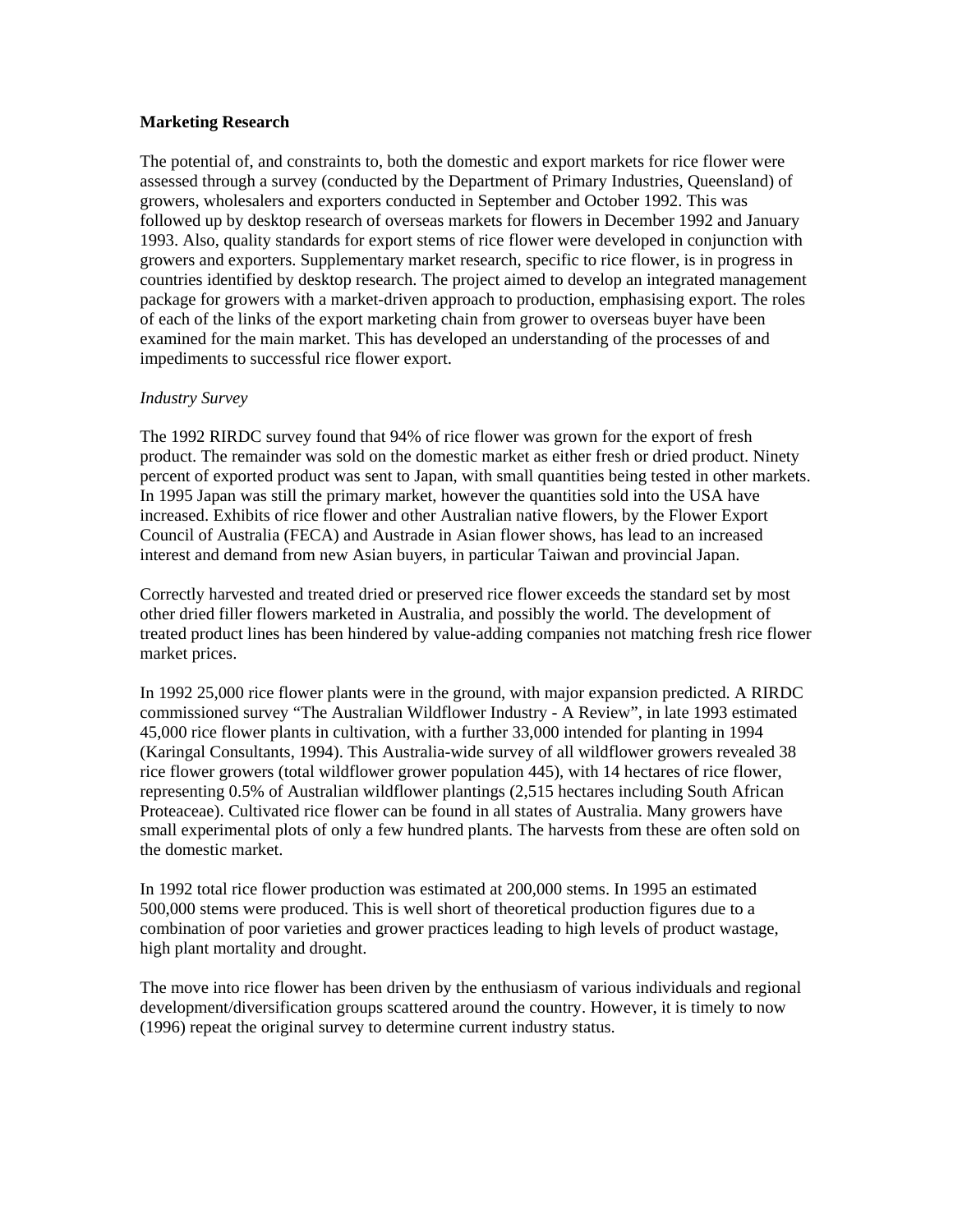#### *Product Characteristics and Standards*

Rice flower is suitable for use in both wildflower and conventional floral arrangements. Long distance transport is facilitated by an excellent product vase-life.

Rice flower is positioned as a high value focal filler on the Japanese export market, which has had significant exposure to rice flower. The "rice" flower name, rice grain shape, and colour (white and green in combination and pink) are product attributes that are culturally valued by Japanese designers. Product is sold in 10 cm increments from 50 to 110 cm. Premium prices are paid for high quality material, long stems and pink flower heads. Long stemmed rice flower is suited to large public and foyer displays, shorter stems are used in a variety of modern arrangements and in traditional Ikebana. Very short offcuts are used at the base of floral arrangements.

The Japanese market values clean distinct flower colours (clear whites and non-fading pinks), even maturity within the flower head with no "bypassing" (vegetative shoots) and strong straight stems. Clean green high density foliage is used as an indicator of product freshness.

On the Australian market, the production season of rice flower (September-October) clashes with a glut of other filler flowers. The oversupply of substitute fillers and the exposure of east coast Australian markets to poor quality bush-harvested product has lowered the perceived value of the product in Australia. Similarly, rice flower is regarded as a general purpose filler in the USA market. The USA is a price sensitive market and substitution with cheaper filler occurs if the price is considered too high.

Maturity and objective quality standards have been developed, primarily for export. These have been accepted by both FECA and Standards Australia. The standards incorporate flower, foliage and stem quality, harvest maturity (see Figure 1), uniformity of grading, accuracy in labelling and postharvest cooling. They are designed to provide a basis for Australian rice flower growers to meet customer requirements for quality and consistency.



**Figure 1: Corymbs and capitula at three stages: 1(a) immature (wilted); 1(b) mature and 1(c) over-mature.**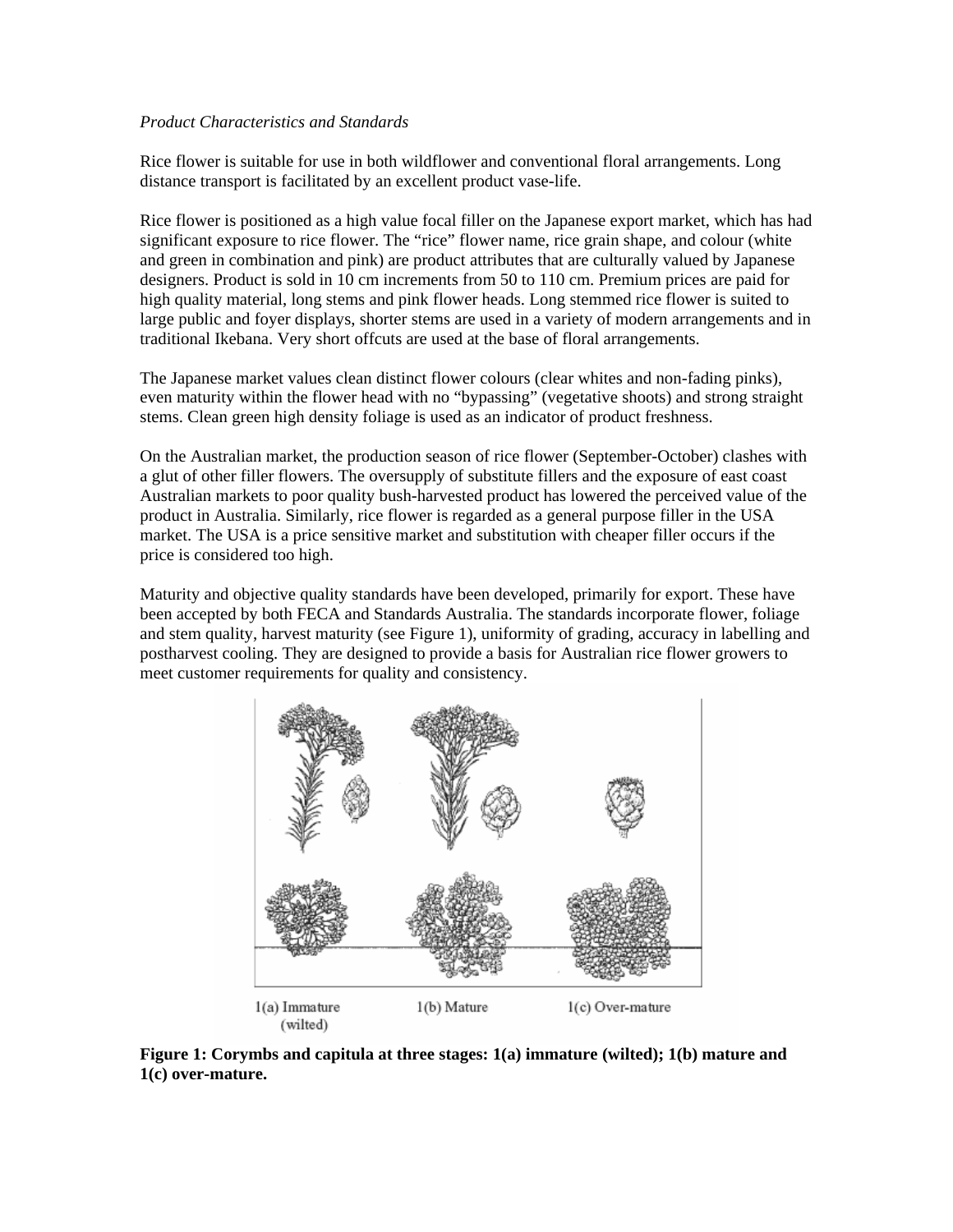#### *Meeting the Market*

Customers seek quality, service and value for money from their suppliers. In the case of rice flower, quality encompasses the use of superior clonal forms, good vase life (supported by an efficient cool chain) and the implementation of the Australian Standard for grading and treating rice flower.

The service dimension is a crucial and frequently neglected area, which is partially within the control of growers. It covers on time delivery, supplying to specification, accurate and complete documentation, the extended availability of product and the free flow of information.

A grower has multiple "customers" in the marketing chain, each with their own perspective. Table 1 contains a hypothetical example from the Japanese marketing chain to illustrate this point. The challenge for producers is to broaden their outlook to consider the wider needs of their market and to be responsive to feedback.

Each marketing chain has its own unique links and characteristics and will differ from the example. In a ideal system there would be a free flow of information on product quality, performance, quantity and price in both directions through the length of the chain. This would enable continual modifications to the supply, quality, timing, presentation and type of product to meet the changing requirements of the market.

| <b>Export Chain</b>             | <b>Example Viewpoint</b>                                                                                                       |
|---------------------------------|--------------------------------------------------------------------------------------------------------------------------------|
| Grower                          | production, profit                                                                                                             |
| Exporter<br>Overseas - Importer | quality, quantity and timing of production, profit<br>quality landed, customs clearance, dealing with documentation,<br>profit |
| Overseas - Local Wholesaler     | predicting likely demand, product use, profit                                                                                  |
| Overseas - Retailer             | ease of handling (packaging and storage), profit                                                                               |
| Overseas - Customer             | attractiveness, purpose of purchase, probable vase life, value for<br>money                                                    |

# **Table 1. Some sample viewpoints within an export marketing chain**

# *The Role of Exporters*

Unfortunately the reality is that most marketing chains are flawed and hampered by poor communication. Often the price received is the sole feedback to the grower. For this reason it is crucial that growers establish a rapport with a reputable exporter. Exporters are in a position to obtain overseas market intelligence, and provide information to growers on both production and postharvest practices. They aim to provide their customers with volume, continuity of supply, and product diversity by sourcing from a range of growers and localities.

By working together exporters and growers can achieve the goal of supplying quality, consistent, well presented rice flower on time. This will engender buyer confidence, bringing the repeat sales that ultimately will build an industry.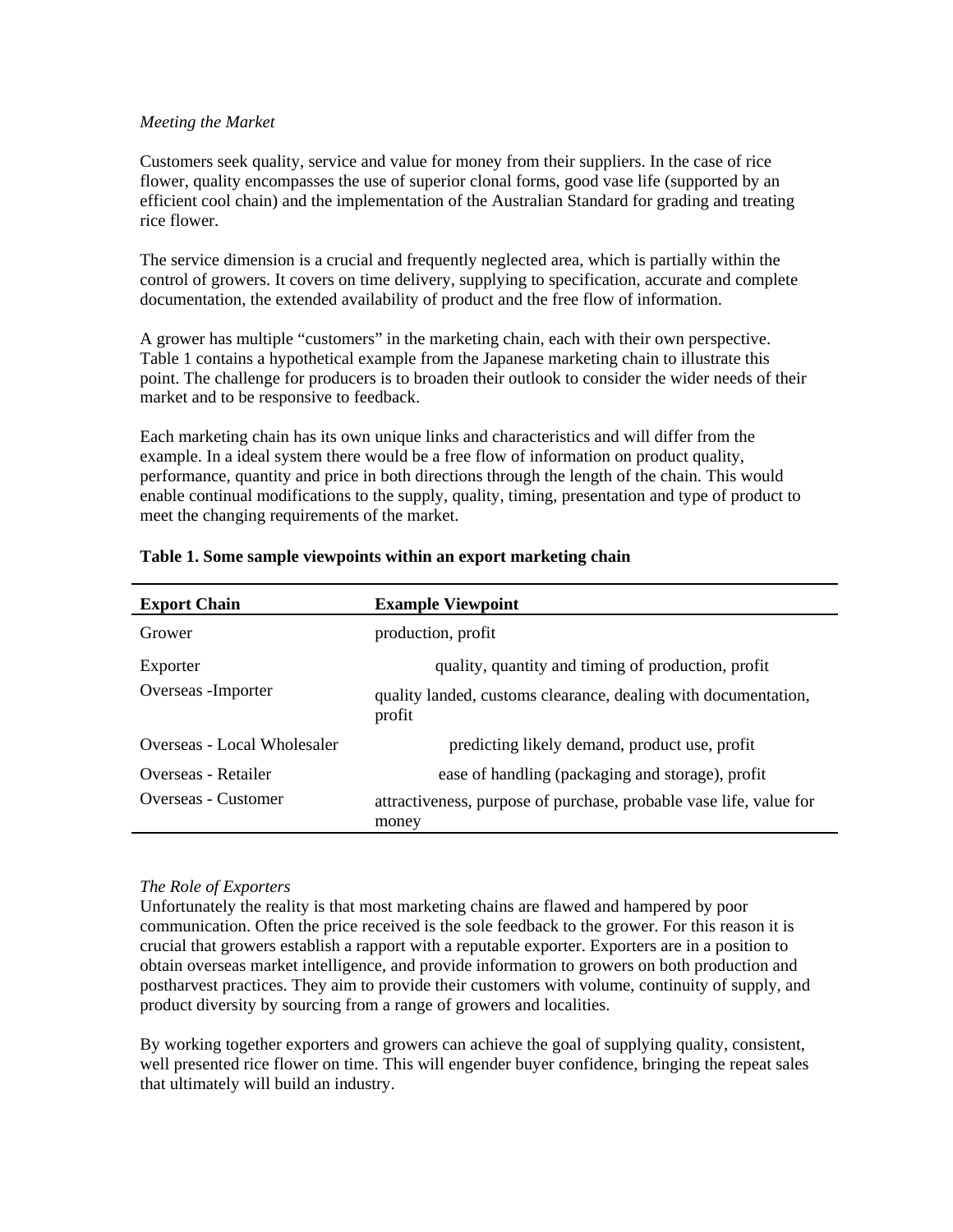#### *Strategic Issues*

Strategic issues to be considered by rice flower growers as a group include:

- the use of a range of superior clones, geographical locations and possibly preserved or dried product to extend the (currently short) flowering season.
- the development of a marketing strategy embracing;
	- $\Rightarrow$  test marketing into new Asian markets, identified from desk top research, particularly Taiwan, South Korea, Hong Kong / China, Singapore and provincial Japan
	- $\Rightarrow$  value-added rice flower (including dried, dyed, preserved and bleached product, souvenirs and crafts)
	- ⇒ promotion to move rice flower from being a niche product based on its' curiosity value, to a main stream world flower, with intrinsically useful floral characteristics.

## **Production Research**

#### *Germplasm Evaluation*

Rice flower germplasm was collected from the wild, propagated clonally where possible, and evaluated in comparative trials with grower selections or standard genotypes on farms or research stations. Desirable genotypes were identified using criteria including high plant survival, high stem production per plant, high flowering stem quality including long vase life, extension of flowering season, flower colour etc.

The collections of rice flower and related Asteraceae germplasm, made and/or evaluated in this project, represent a major resource for the rice flower industry. This germplasm is diverse in attributes relevant to commercial production, i.e., plant vigour and ability to survive in cultivation, productivity, flowering time (September to December), flower colour (white and a range of pinks) and of flower quality.

The three clones, 'Cook's Tall Pink', 'Redlands Sandra' and 'Cook's Snow White', together can provide a 3 to 6 weeks harvest season. The commercial and experimental clones of rice flower currently held by growers and researchers allied to this emerging industry, have the potential to provide a 10 week harvest season in South East Queensland. Substantial extension of the harvest season, by the influence of location, particularly colder sites in different parts of Australia, is anticipated but is still to be properly defined. In the longer term, a 12-16 week harvest season seems possible if the potential for further genetic improvement is realised.

# *Propagation*

Rice flower is generally routinely propagated by conventional cutting propagation techniques, stem cuttings producing roots within 5-8 weeks. Methods of clonal propagation including different media, fog and mist systems and different levels of rooting hormone were evaluated*.*  Better strike rates were achieved when motherstock was healthy and vigorous, hormone treatment (2,000 ppm IBA in ethanol) was used, a high minimum relative humidity was constantly maintained and well drained propagation media was used. Tissue culture protocols may have to be developed for difficult to propagate genotypes.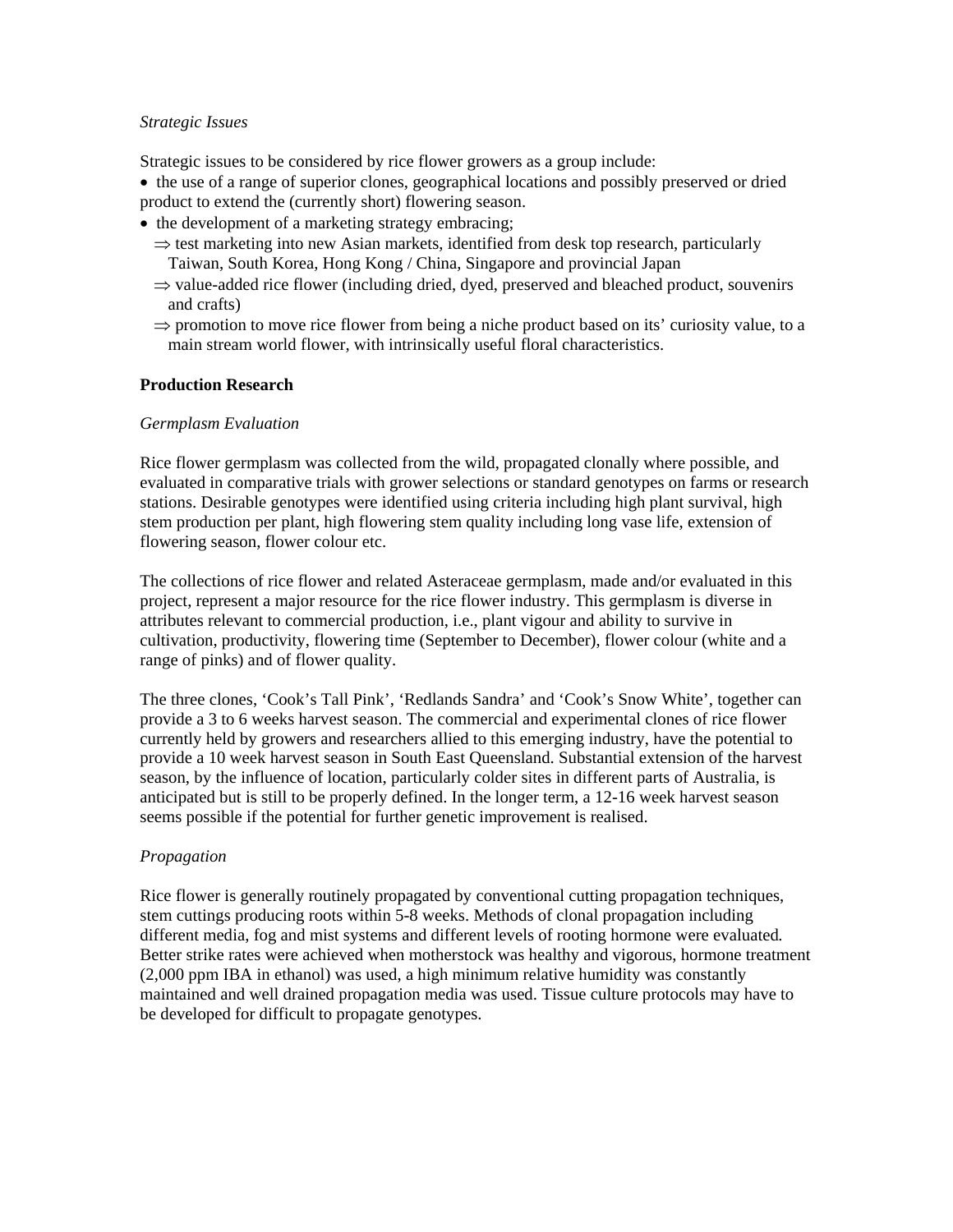#### *Growing Conditions*

Comparison of different cultural practices included the use of supportive mesh, post planting and postharvest pruning and a range of intrarow spacings (i.e. 0.5, 0.75 and 1.0m). Trials with 'Redlands Sandra' at Redlands Research Station, Cleveland, Queensland, in well drained (mounded), fertile krasnozem soil, with adequate irrigation and planted at optimum intra-row spacings of 0.5-0.75m, resulted in yields of 30-43 marketable stems per plant in the first year of growth and 85-109 stems in year 2. At planting densities of 3,333-5,000 plants per ha, this cultivar has the potential to produce yields in the vicinity of 150,000 stems in year 1 and 400,000 in year 2. However, annual productivity of the rice flower crop is strongly determined by plant survival. This may be influenced by genotype, growing conditions, disease incidence and crop management.

# *Diseases and Pests*

Plant losses in rice flower plantings, associated with a range of diseases and disorders, commonly range from 10-20% per year. Severe continuing losses (greater than 20%) can reduce economic life of a crop to three years or less. Measures to control these problems and reduce losses are therefore of great importance. Diseases and disorders affecting rice flower were identified as: phytophthora root and collar rot, a major problem at some but not all locations; white rot, a common problem at most locations; root-knot nematodes, causing major damage at many locations; and stem or wood damage caused by wind to which fast growing rice flower is particularly prone. Various fungal wood rot diseases usually follow any plant damage; longicorn borer damage and root congestion aggravate the above problems, all of which contribute to the early decline of plantings.

Predisposing factors in the development of these diseases and disorders have been described and tentative measures for control recommended. Rice flower lines tolerant of *Phytophthora* (three species), have been identified. As yet no useful resistance to root rot nematode infection has been found in rice flower.

# *Harvest and Post-harvest Techniques*

Preliminary investigations were conducted into earliest inflorescence maturity for harvest, the influence of vase solutions (including sucrose levels) on vase life and the value of cool storage on stem quality.

Harvesting and postharvest handling practices to extend the harvest season and maintain stem quality have been identified. The present harvest maturity recommended to industry is when capitula are mature yet unbroken, the corymb is fully expanded and does not readily wilt after harvest. Flowering stems in some clones can be harvested at an earlier maturity (20-40% of capitula of full size) than presently specified. This has the potential to extend the commercial harvest of such clones by up to 10 days, much longer than the present 2-5 day harvest periods of some clones. Rice flower had at least 10 days vase life when held in 0% or 2% sucrose solution with 50ppm chlorine. Sucrose levels of 5% in vase solution were found detrimental to rice flower vase life. The benefits of removing field heat from rice flower stems immediately after harvesting and holding the commodity at around 2oC to avoid foliage blackening was shown in laboratory trials.